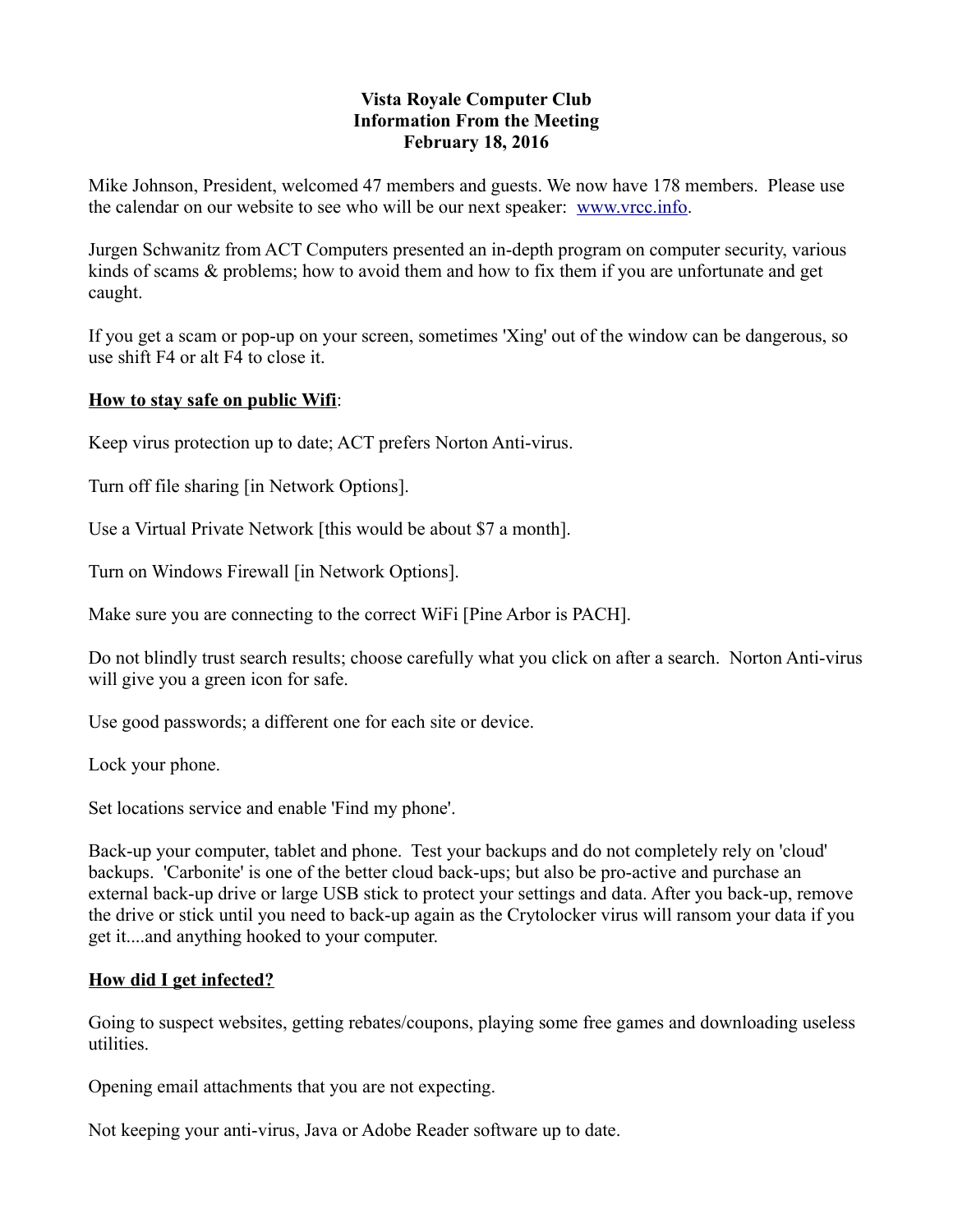## **How can I prevent problems?**

Do not allow remote connects from a company or person you do not know or initiate.

Do not give your credit/debit card number to anyone that you did not personally contact.

Microsoft, FBI and IRS DO NOT SEND YOU EMAILS OR CALL YOU........EVER! You will hear from them by regular mail.

Do not let other people use your work computer; beware of small relatives.

Apple products get viruses and malware too.

Do not use your Facebook login everywhere.

Do not let a website save your password.

Upgrade your Windows 8 & 8.1 computers to Windows 10 operating system.

Get rid of your old XP machines if you use it on the internet.

## **Things to try if you have problems:**

Disconnect from internet immediately  $\&$  remove network cable.

Re-boot into safe mode and run system restore [F8 for safe mode].

After booting to safe mode, try to uninstall suspicious programs in Control Panel: Add/Remove programs.

After system restore, run virus scan.

Hire a 'Professional'; hopefully you have a current back-up.

The Annual Members Meeting and Election of Directors will be held on Wednesday, March 2, 2016 at 1:30 PM at the Royal Palm Clubhouse. Please cast your ballot and complete your proxy prior to the meeting. You can mail it or deliver to a box in the Association office.

Next week, February 25, our program will be presented by Alicia Hanrahan about Facebook and, if time permits, some of the software she uses in her job.

Our programs are ALWAYS at 9:30 AM on Thursday morning. Future programs include new digital hearing aids, long term care, senior travel, and Florida residency. Let us know if you have a subject you would like covered for our meetings. We will attempt to find a speaker or demo it ourselves if we can.

We will giving away a clean XP laptop to one of the attendees this coming week.